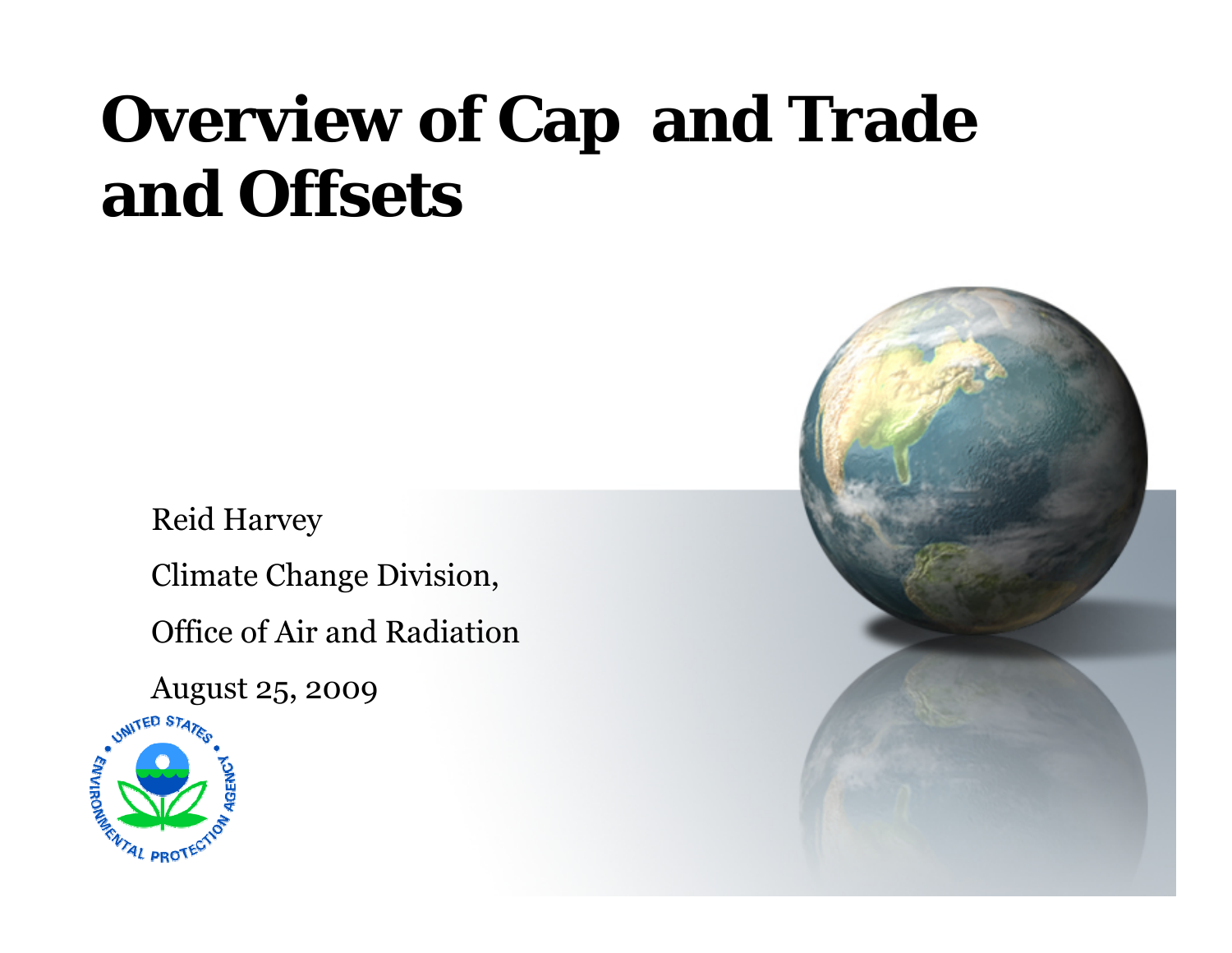## **Outline**



- What is cap and trade and how does it work?
- US acid rain experience with cap and trade
- What are offsets and how do they work?
- EPA analysis of House cap-and-trade legislation
- Implications for agriculture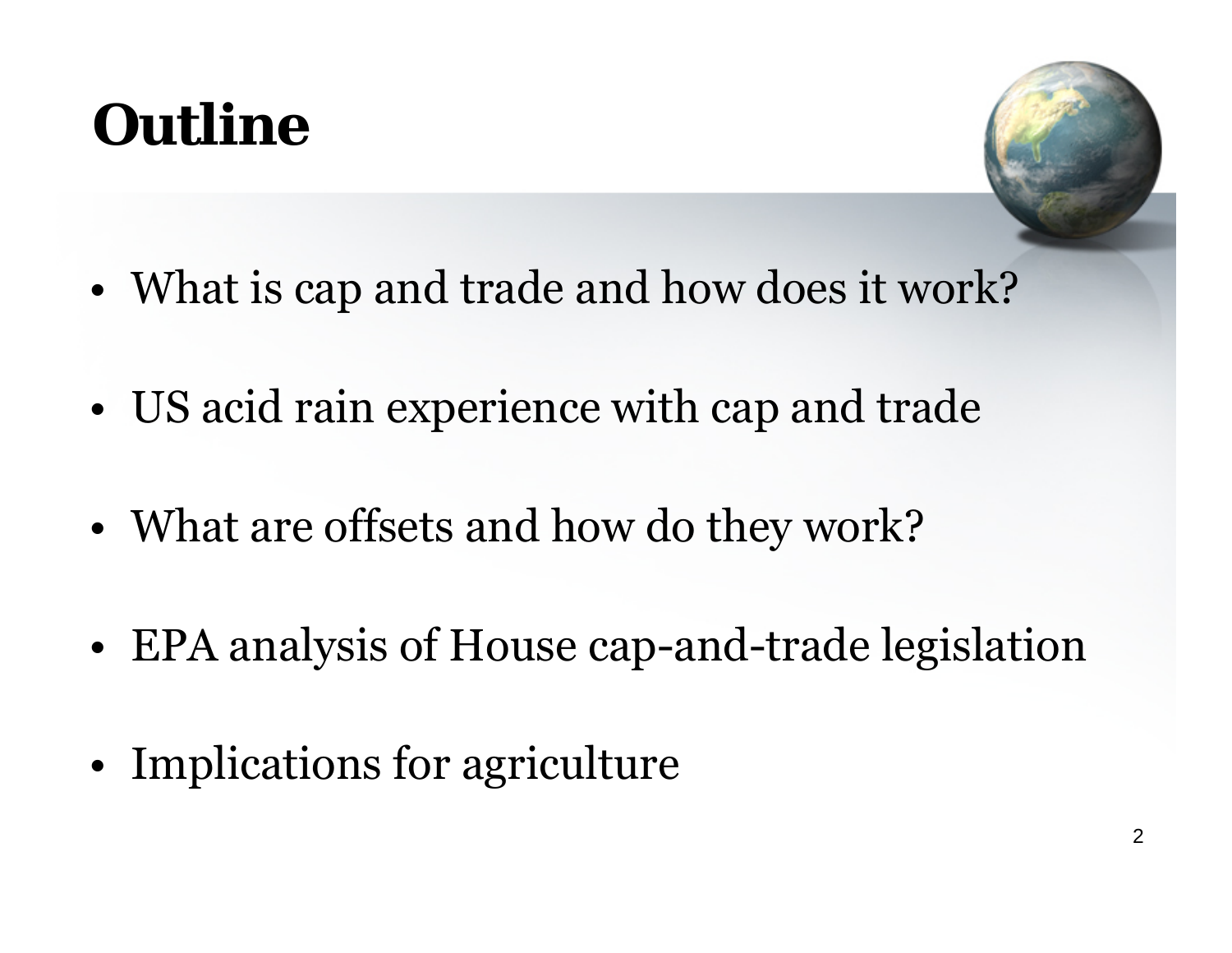# **What is Cap and Trade?**



- $\bullet$  A cap-and-trade program sets a mandatory limit on the aggregate emissions of all affected sources to achieve emissions reductions
- $\bullet$  The government distributes emission allowances—either freely (allocation) or by sale (auction)—that total no more than the cap
- $\bullet$  Allowances may be traded (purchased and sold) creating a market for allowances and establishing a price. This creates an incentive to reduce emissions
- $\bullet$  Control requirements are not specified under a cap-and-trade program
- $\bullet$  Each affected source must surrender allowances for compliance equal to its actual emissions
- $\bullet$  The cap ensures achievement of the emission reduction goal while also providing flexibility to sources and predictability for the allowance trading market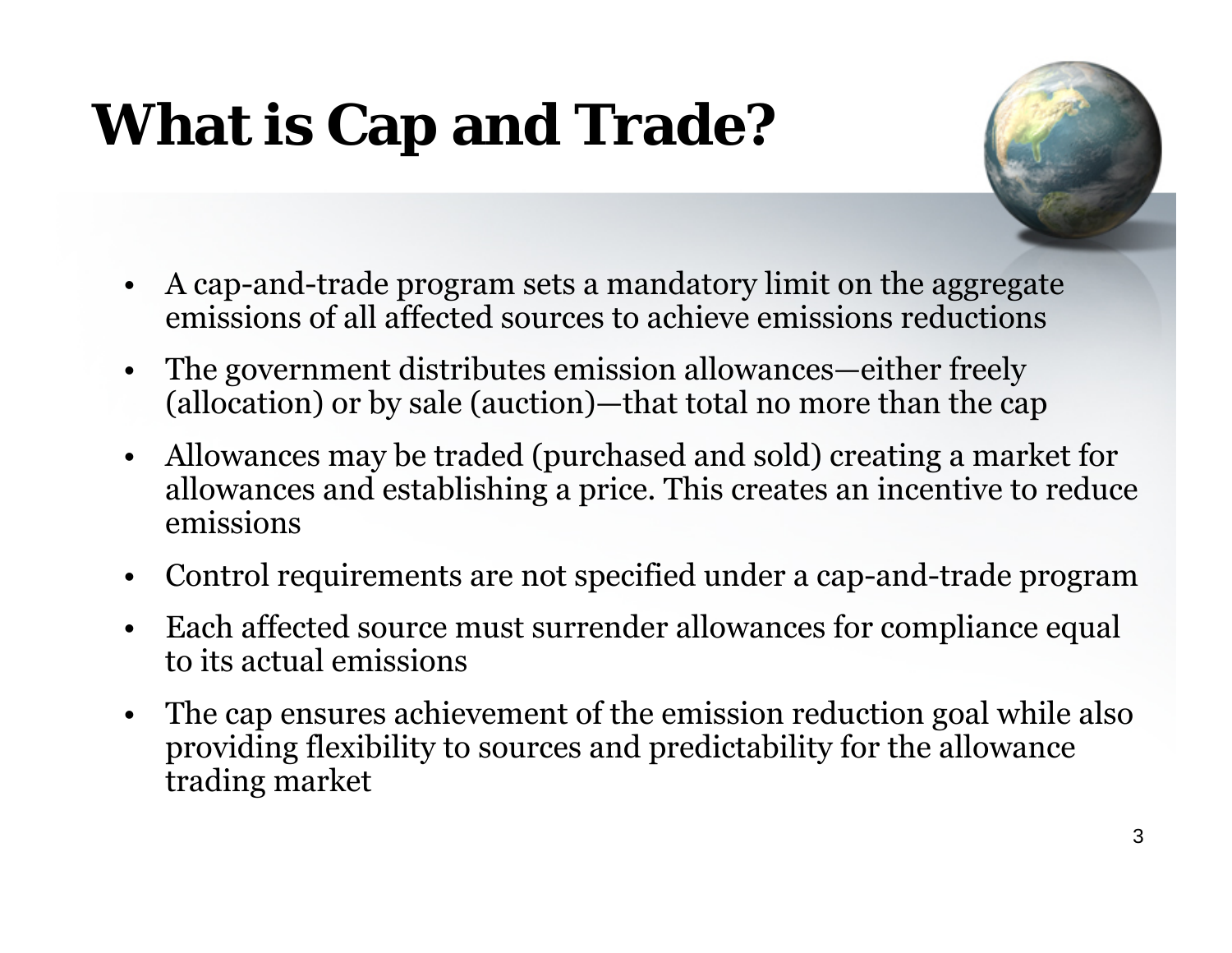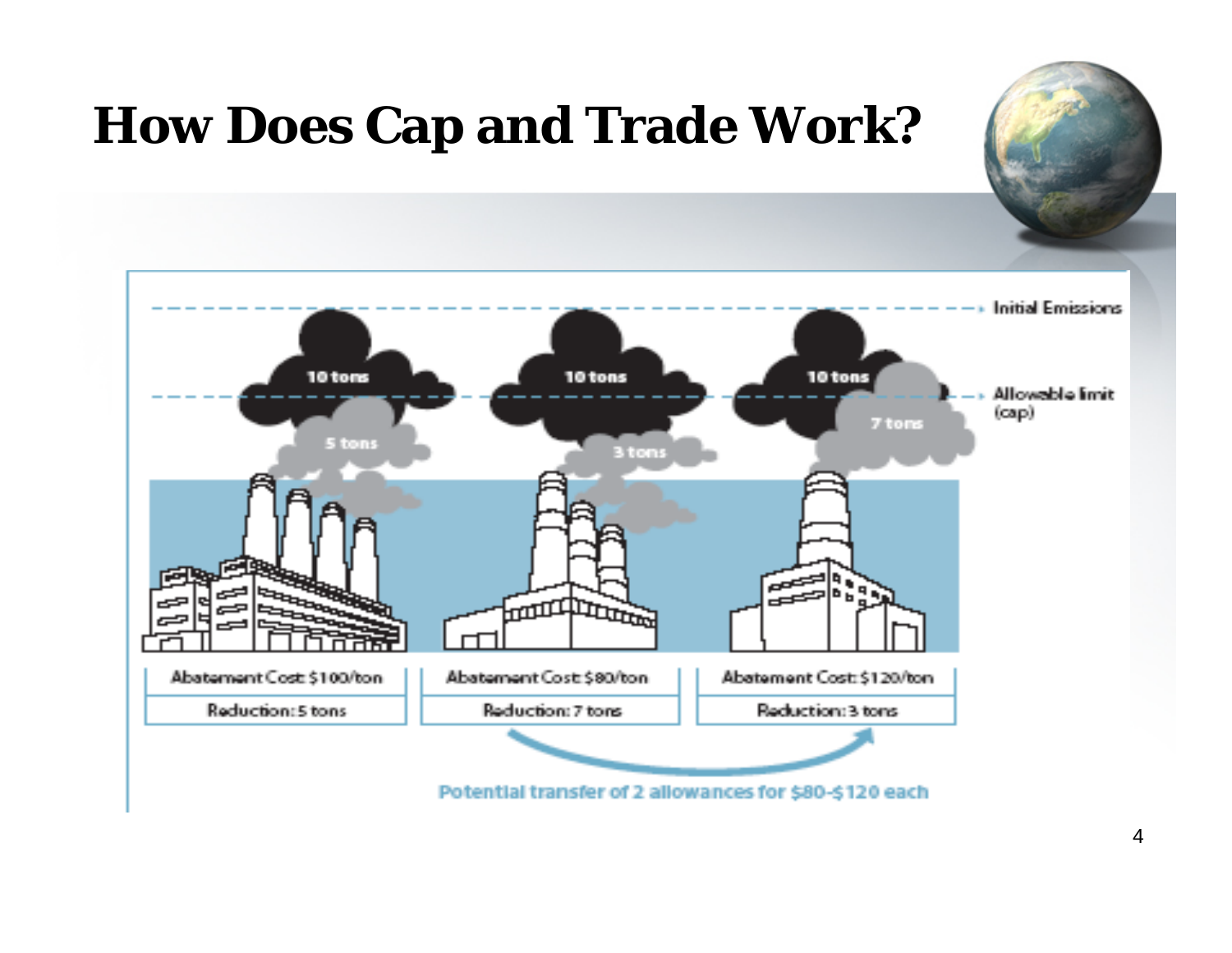

## **National SO<sub>2</sub> Trading Program**

- • **Problem:** Acid Rain
- $\bullet$  **Scope:** National
- $\bullet$ **Target:** Reduce SO<sub>2</sub> emissions from electric generators by 8.5 million tons (50% below 1980 levels)
- $\bullet$  **Coverage:** ~3000 Electric Power Units

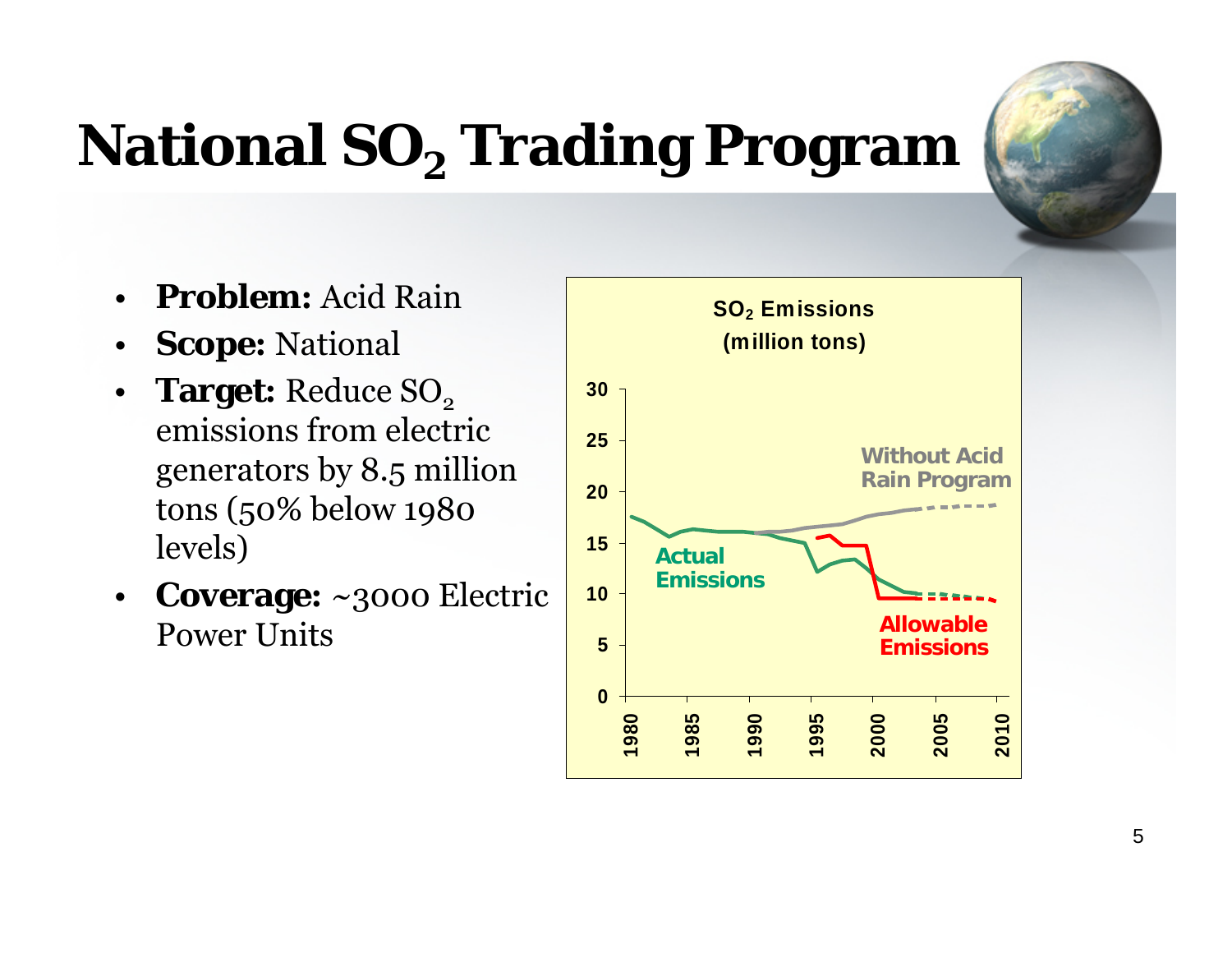

- Sulfur deposition and concentrations down 40% across the Eastern U.S.
- Signs of recovery are evident in some acid sensitive ecosystems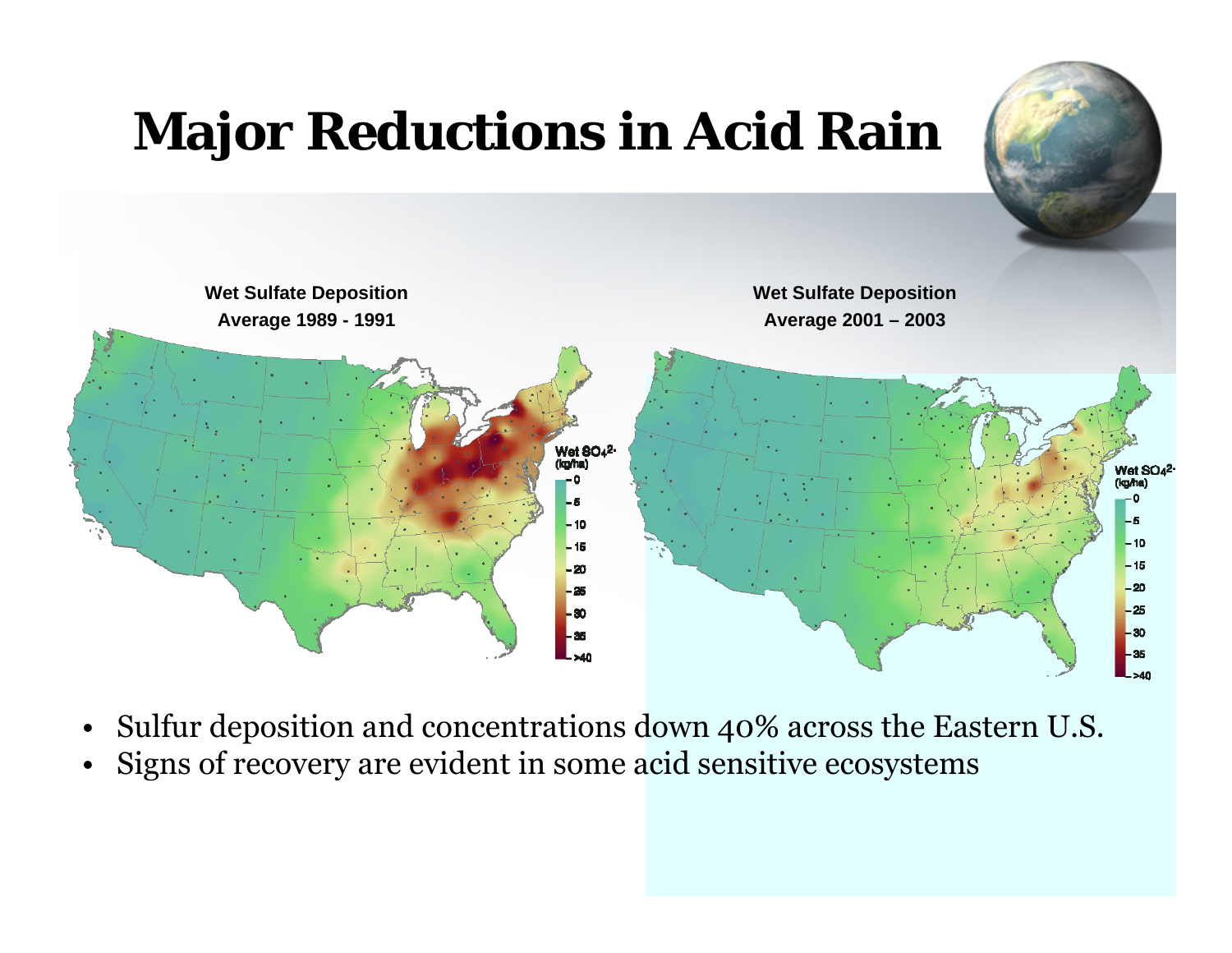## **GHG Offsets**



#### **What are offsets?**

Emission reductions occurring at sources that are not capped (e.g., a landfill).

With GHGs, emission reductions have the same effect regardless of where they take place.

#### Advantages of offsets:

Provide incentives for reductions in sectors that are not amenable to trading.

Potential cost-savings for capped facilities.

#### **Challenges**

Assessing "additionality" of reductions.

#### **Offset Project Type Examples**

#### п **Methane capture**

Landfill, manure, coal mines

#### **Agriculture and Forestry**

Afforestation, forest management, increasing agriculture soil C

#### $\blacksquare$ Others?

п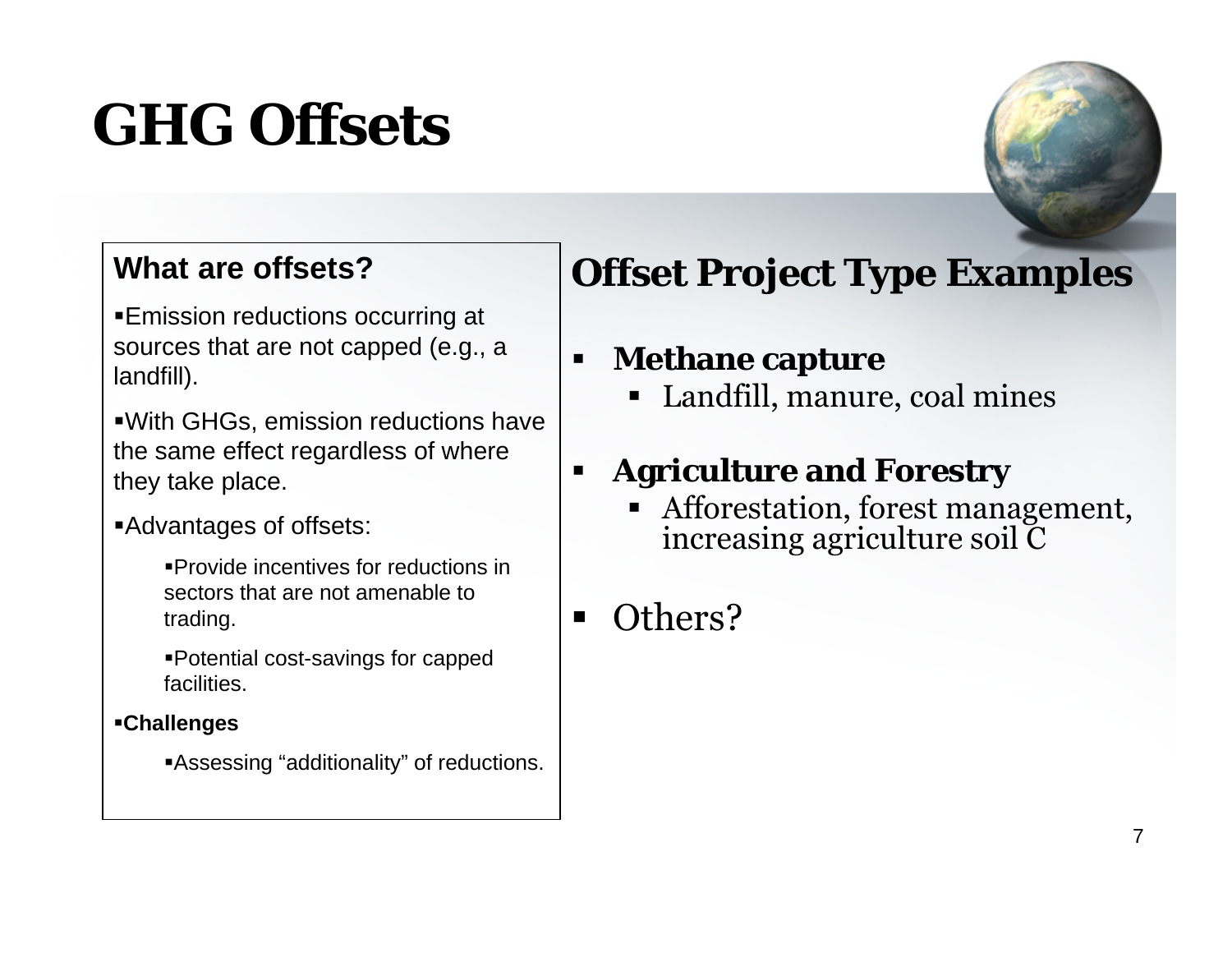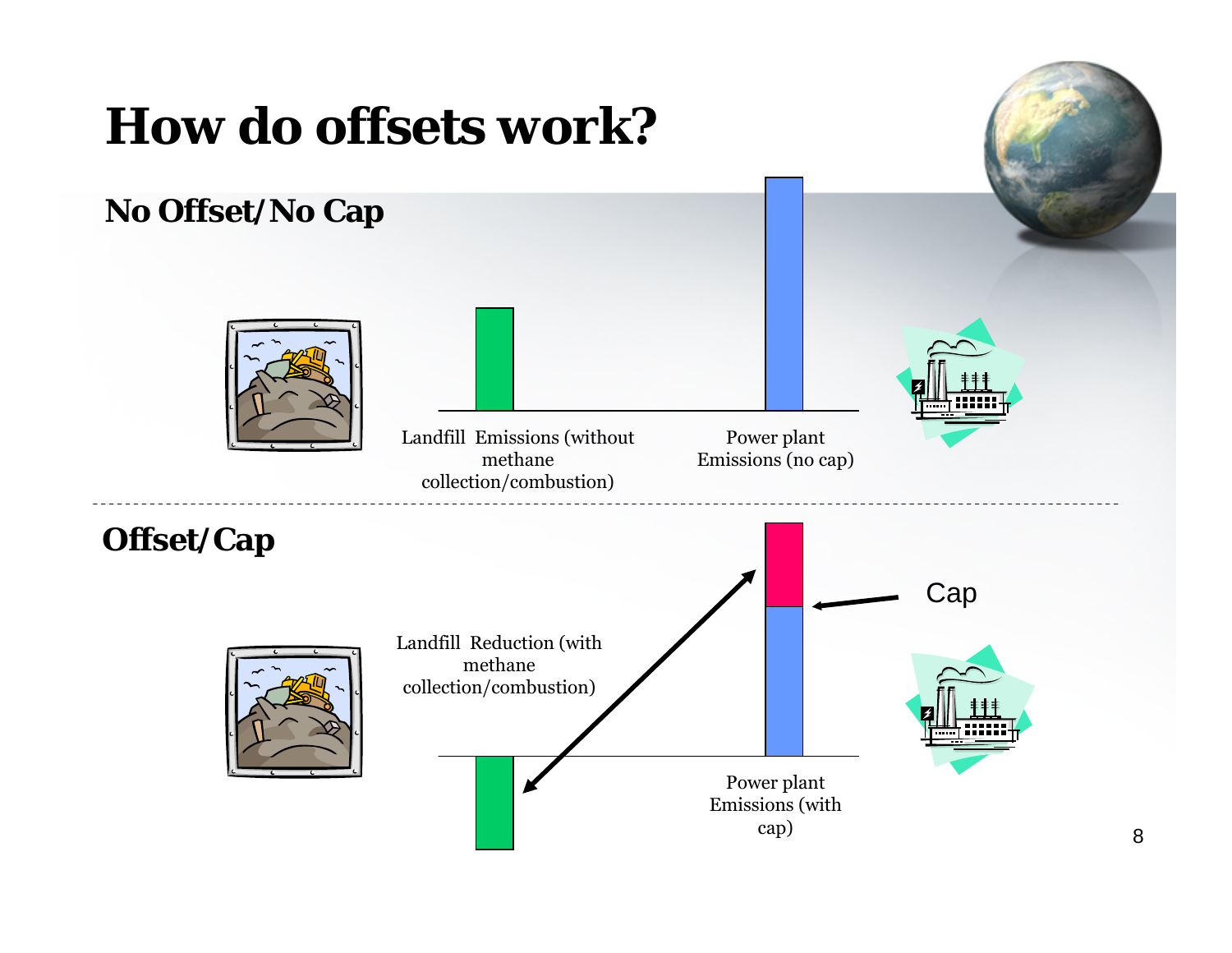#### **Potential offset sources in Agriculture and Forestry**



| <b>Strategy</b>                                  | <b>Mitigation Activities</b>                                                                                                         | <b>Target GHG</b> |
|--------------------------------------------------|--------------------------------------------------------------------------------------------------------------------------------------|-------------------|
| <b>Afforestation</b>                             | Convert agricultural lands to forest                                                                                                 | CO <sub>2</sub>   |
| <b>Forest management</b>                         | Lengthen timber harvest rotation<br>Increase forest management intensity<br><b>Forest preservation</b><br><b>Avoid deforestation</b> | CO <sub>2</sub>   |
| <b>Agricultural soil carbon</b><br>sequestration | Crop tillage change<br>Crop mix change<br>Crop fertilization change<br><b>Grassland conversion</b>                                   |                   |

| iction<br>Red<br>SU<br>$\overline{\mathsf{c}}$<br>$\overline{w}$<br>$\mathbf{2}$<br>ш | <b>Fossil fuel mitigation from</b><br>crop production | Crop tillage change<br>Crop mix change<br>Crop input change<br>Irrigated/dry land mix change                                                                                                                                             | CO <sub>2</sub>               |
|---------------------------------------------------------------------------------------|-------------------------------------------------------|------------------------------------------------------------------------------------------------------------------------------------------------------------------------------------------------------------------------------------------|-------------------------------|
|                                                                                       | <b>Agricultural CH4 and N2O</b><br>mitigation         | Crop tillage change<br>Crop mix change<br>Crop input change<br>Irrigated/dry land mix change<br><b>Enteric fermentation control</b><br>Livestock herd size change<br>Livestock system change<br>Manure management<br>Rice acreage change | CH <sub>4</sub><br><b>N2O</b> |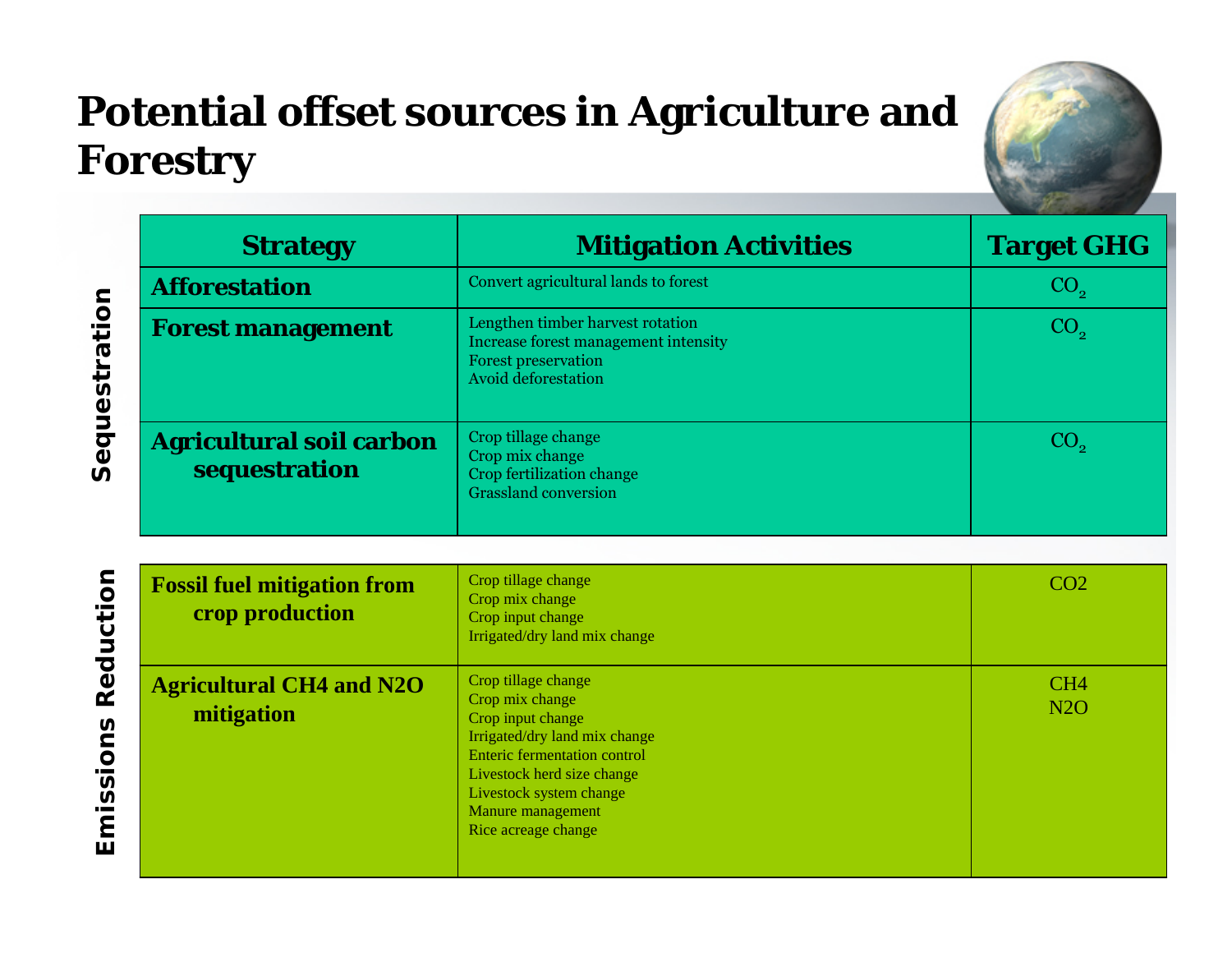# **House and Senate bills**



- House energy and climate bill (Waxman-Markey) passed the House on June 26, 2009
- Extensive process:
	- Discussion draft released March 31
	- Legislative hearings in April (over 70 witnesses)
	- Bill introduced May 15, marked up May 18-21, voted out of committee May 21
- Senate Committees developing bills by Sept. 28th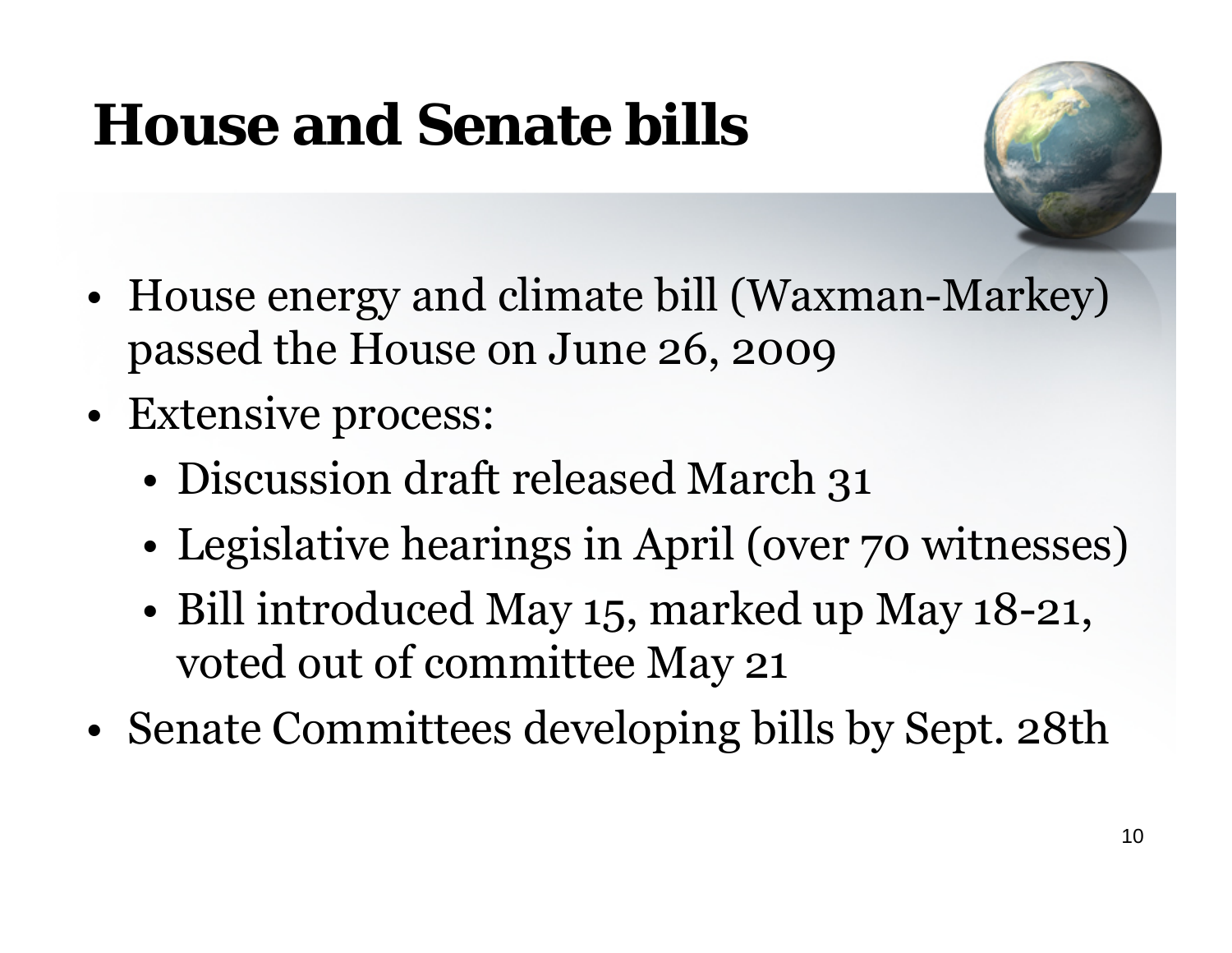### **Domestic Offsets in the Waxman-Markey Bill: Highlights**



- No explicit project types designated
	- To be determined by USDA (agriculture and forestry offsets) and EPA with input by Offsets Integrity Board
- Initial eligibility list after 1 year
- Additional project types within 2 years
- Application of a standardized methodology for establishing baselines
- Account for and address reversals and leakage  $_{11}$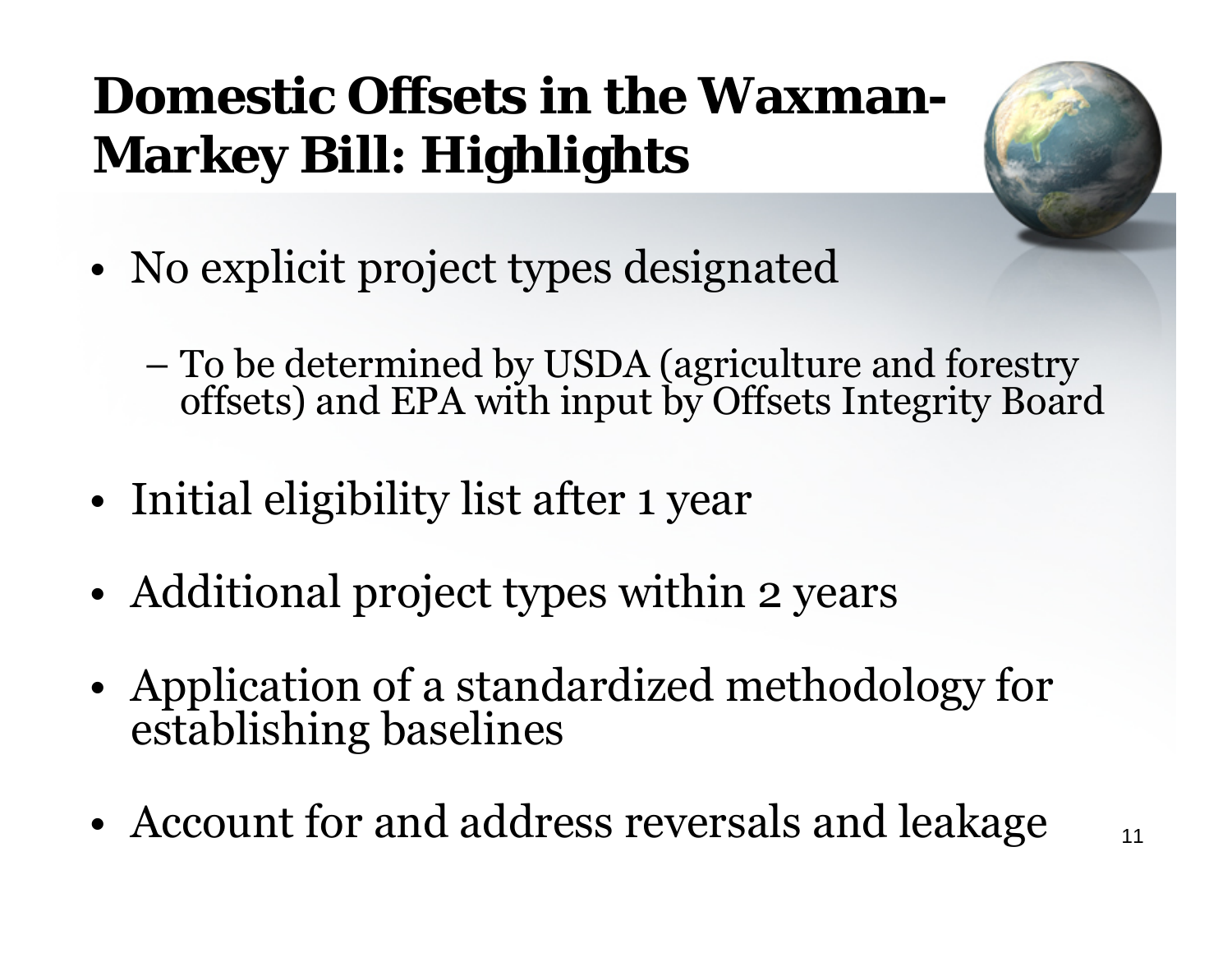# **EPA analysis of H.R. 2454**

**June 23, 2009** 

### **Major findings**

- • Energy consumption levels that would be reached in 2015 without the policy are not reached until 2040 with the policy
- • The share of low-or zero-carbon primary energy (including nuclear, renewables, and CCS) rises substantially under the policy to 18% of primary energy by 2020, 26% by 2030, and to 38% by 2050 without the policy the share would remain steady at 14%
- $\bullet$  Largest sources of emissions abatement: electricity sector, offsets
- • Offsets lower costs significantly
- $\bullet$  Relatively modest impact on consumers, assuming bulk of revenues from program are returned to households (\$80-\$111/household/yr NPV)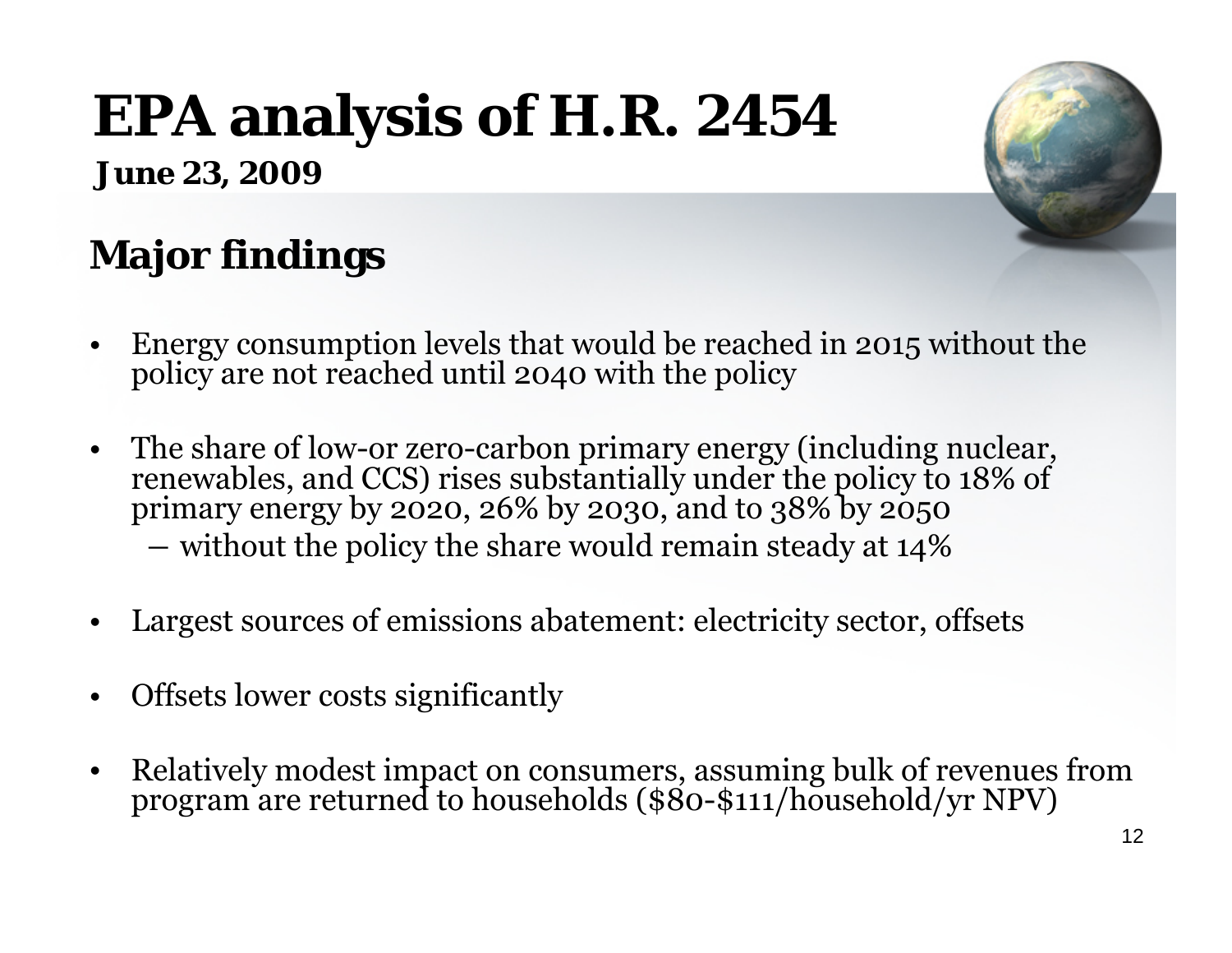#### **H.R. 2454 Cap and Trade Provisions: Targets and Timetables**



- Declining cap for GHG emissions:
	- 97 percent of 2005 level in 2012
	- 83 percent of 2005 level in 2020
	- 58 percent of 2005 level in 2030
	- 17 percent of 2005 level in 2050
- 85 percent of GHG emissions are covered. Coverage is phased in between 2012 and 2016 by sector •
- Regulations for certain sectors •
- Other sectors can provide offsets •
	- 1 billion tons domestic offsets (primarily from agriculture and forestry sectors)
	- 1 billion+ tons international offsets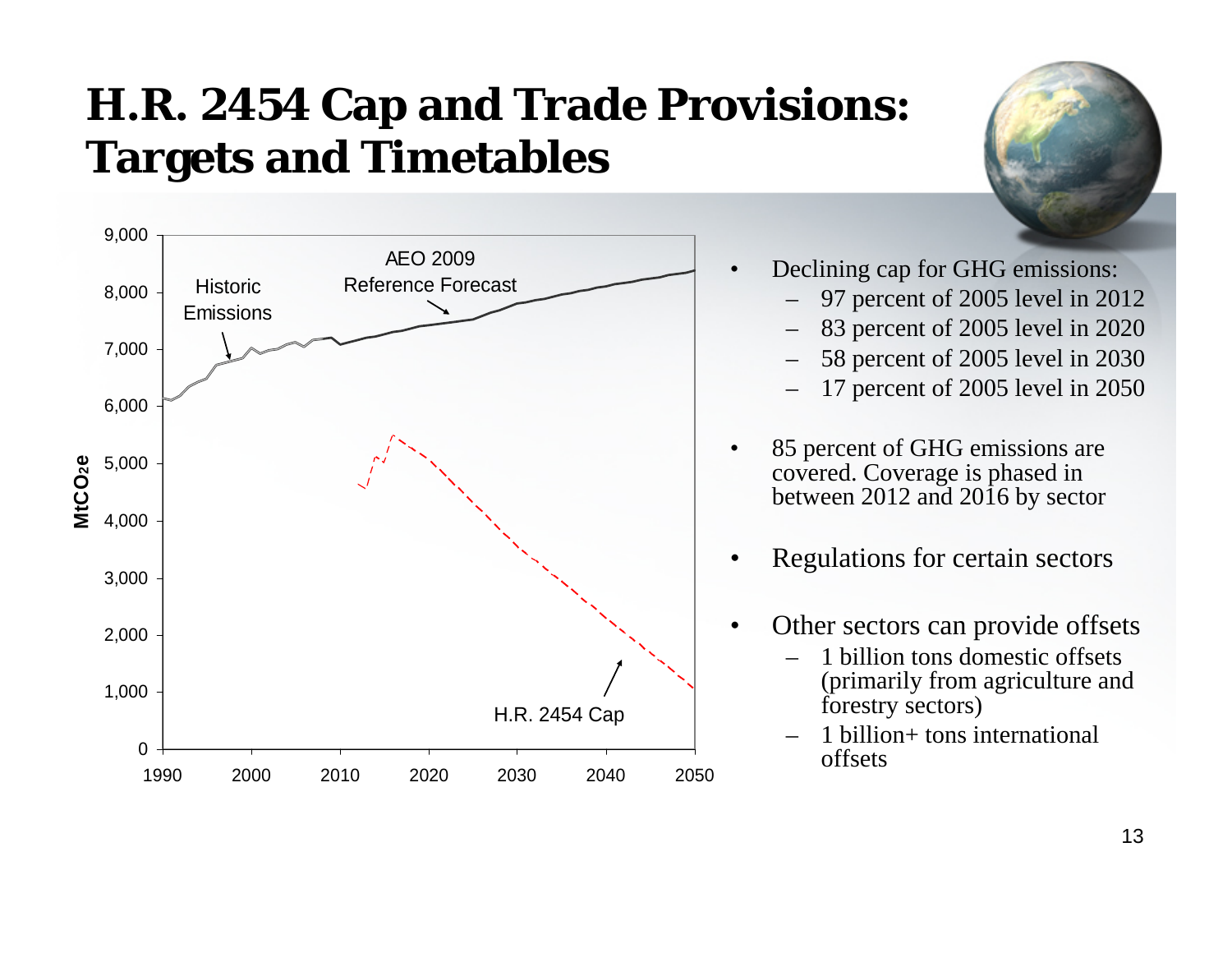#### **US GHG Emissions & Sources of Abatement under HR 2454**  $\sim$  100  $\mu$





- CO<sub>2</sub> Electricity
- CO<sub>2</sub> Transportation
- CO2 Energy Int. Manufacturing
- CO<sub>2</sub> Other
- **NonCO<sub>2</sub>** Covered
- **Z** Offsets Domestic
- **N** Offsets International
- Int'l Forest Set-Asides
- $\Box$  Discounted Offsets
- □ NSPS CH4
- $\Box$  HFCs (separate cap)
- The updated reference case for this analysis is based on AEO 2009, and the old reference case from EPA's S. 2191 analysis was based on AEO 2006.
- Cumulative 2012-2050 GHG emissions are 14% (51 bmt) lower in the AEO 09 baseline compared to the AEO 06 baseline in ADAGE due to the inclusion of EISA, lower initial (2010) GDP (\$13.2 trillion in AEO 09 vs \$14.6 trillion in AEO 06), and a lower projected GDP growth rate (2.5% in AEO 09 vs 3.0% in AEO 06).
- <sup>2050</sup> methane, and the HFC cap all provide additional • International forest set-asides, discounted offsets, NSPS provisions for landfill and coal mine abatement that does not help to meet the main cap.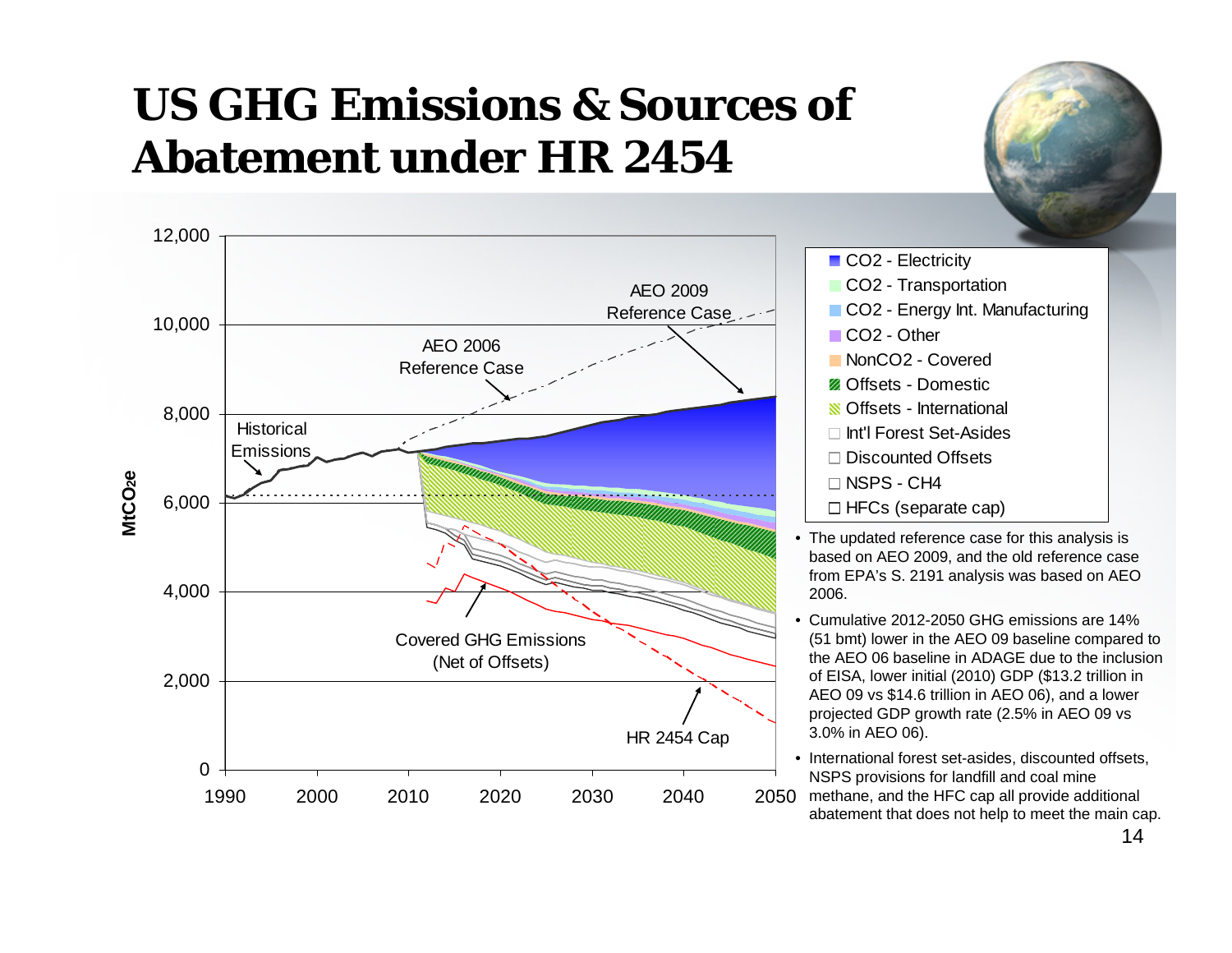## **Domestic Offsets Usage**

#### **H.R. 2454 Scenario Comparison**



- The annual limit on the usage of domestic offsets is non-binding.
- In our analysis, we assume that landfill and coal mine  $CH<sub>4</sub>$  are covered under new source performance standards (NSPS) and are thus not available for offsets. •
- Restricting the use of international offsets, as in "*scenario 7 – H.R. 2454 No Int'l Offsets*" has a large impact on allowance prices (89% increase relative to '*scenario 2 – H.R. 2454'*). •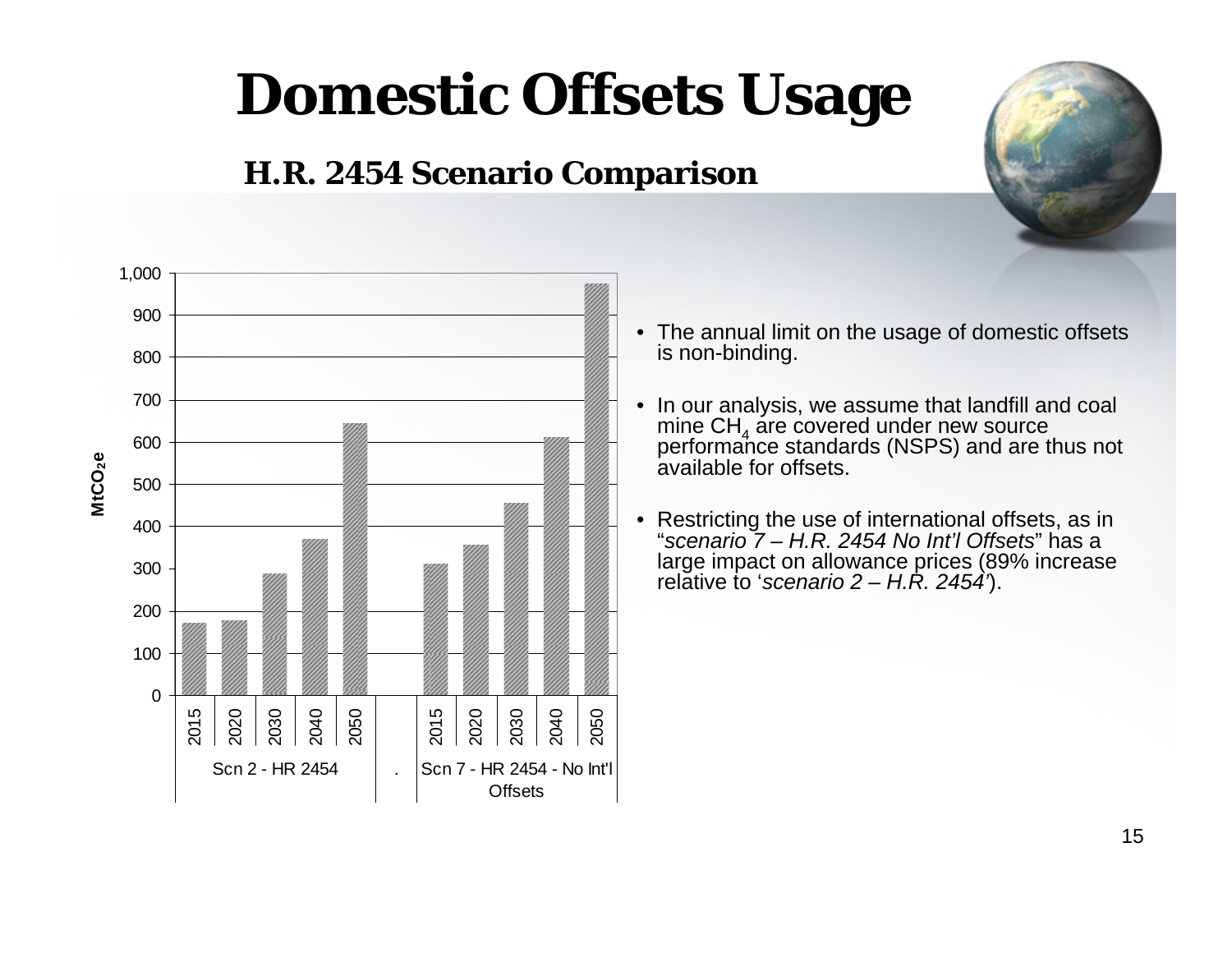### **Interactions between Climate Policy and Agricultural Sector**

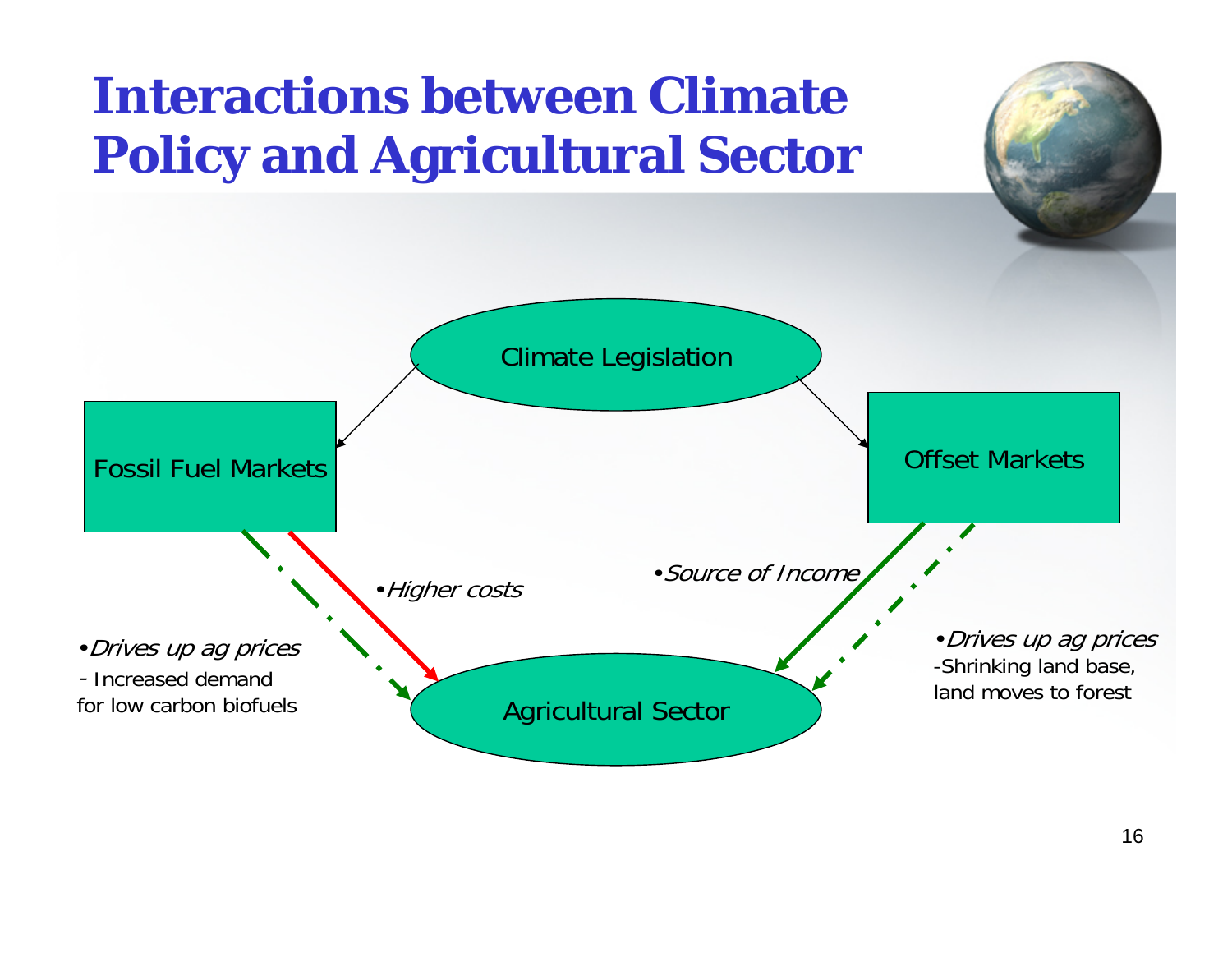# **Implications for agriculture**



- There is substantial GHG offset potential in agriculture and forestry
- Potential increases in bioenergy crops and changes in agricultural land base could stimulate commodity prices
- Some increases in fuel and energy prices in longrun
	- Small change for transportation fuels
	- Natural gas (10%) and electricity (13%) by 2030
- After accounting for bioenergy and offsets, USDA analysis shows net impact of climate policy scenarios on net farm income is positive